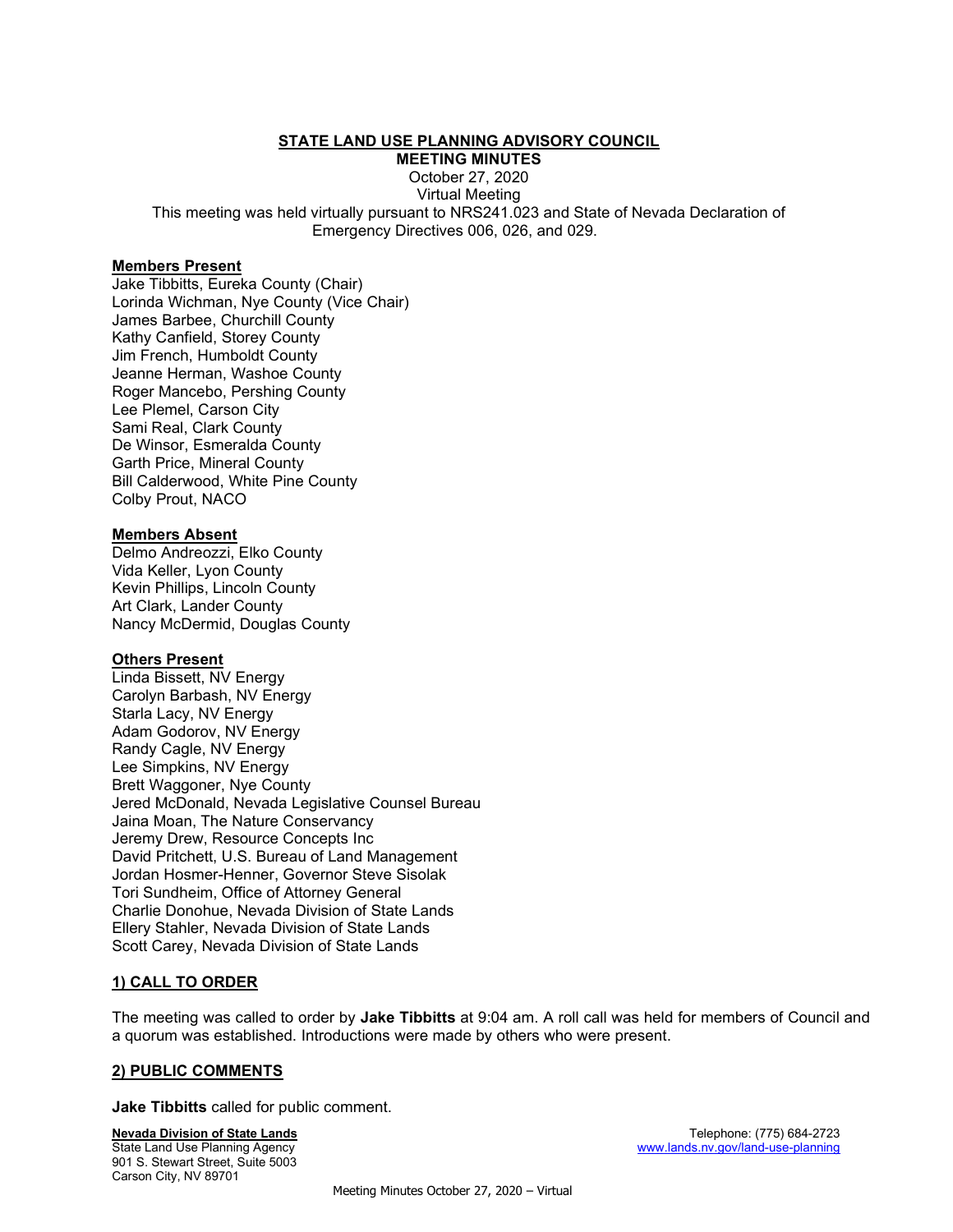Jaina Moan with the Nature Conservancy provided a general public comment in support of the Smart from the Start Energy Planning concept. Jaina requested that the Council consider a future agenda item for the Nature Conservancy to provide the Council with a presentation on this concept.

Jake Tibbitts called for any additional public comment. There was no additional public comment and the public comment period was closed.

## 3) REVIEW OF THE AGENDA

Scott Carey with the Nevada Division of State Lands stated that there were no changes needed for the meeting agenda. Jake Tibbitts stated that since there we no changes to make, then the Council will proceed with the meeting agenda as submitted.

#### 4) APPROVAL OF MINUTES

**Jeanne Herman** made a motion to approve the August 13, 2020 SLUPAC meeting minutes as submitted. The motion was seconded by Lorinda Winchman. There was no discussion on the motion. There were no objections to the motion. The motion was approved unanimously by the Council.

#### 5) UPDATE ON SLUPAC LEGISLATIVE CHANGES

Scott Carey with the Nevada Division of State Lands provided the Council with an overview of Bill Draft Request (BDR) 342 which was included as pages 17-22 of the **[meeting packet](https://lands.nv.gov/uploads/meeting_minutes/E2021-100.pdf)**. Scott stated that since the last meeting in August, that staff has submitted to the Legislative Counsel Bureau the conceptual language to change the SLUPAC statutes that was discussed by the Council.

Scott provided an overview of the proposed change to NRS 321.740 (1) and (5) which would add a non-voting representative to the Council from the Nevada League of Cities and the Nevada Indian Commission. He stated that since the last meeting, he had a chance to talk with Jo Walker with the Nevada League of Cities about the BDR. He stated that he confirmed with the Nevada League of Cities their support of the BDR and having a nonvoting member representative on the Council.

Scott stated that a question came up recently from the Legislative Counsel Bureau in the drafting process about whether the non-voting representative from the Nevada Indian Commission should be appointed by the Governor rather than by the Nevada Indian Commission as proposed. Scott stated that he had a chance to talk with Stacey Montooth, Executive Director of the Nevada Indian Commission and that it is the Commission's preference hat the NIC makes the appointment and not the Governor. He stated staff agrees with the Nevada Indian Commission's position on this issue. He added that staff believes believe that since this is a non-voting member it would be more efficient for the appointment to come from the Nevada Indian Commission rather than the Governor in order to be consistent with the existing appointment process for the existing representative from the Nevada Association of Counties and the proposed Nevada League of Cities representative.

Jake Tibbitts, Lorinda Wichman, and Jim Barbee each stated that they agree with the Nevada Indian Commission being able to appoint its own non-voting representative to the Council instead of the Governor. There were no objections from the Council on this issue.

Scott Carey with the Nevada Division of State Lands provided an overview of the proposed change in the statute about making an elected officials' term on the Council coincide with their term in office. Scott stated that the intent of this change is to prevent any political conflicts and avoid having someone serving on the Council that the County no longer wants to have as its representative. The proposed change would only apply to elected officials and their term on the Council would coincide with their elected term in office or 3 years. He stated that elected officials would be eligible for reappointment upon re-election though the County nomination and Governor's appointment process. Scott stated that staff believes that the language in the BDR meets the intent of the proposed change and the direction provided by the Council at the last meeting on this issue.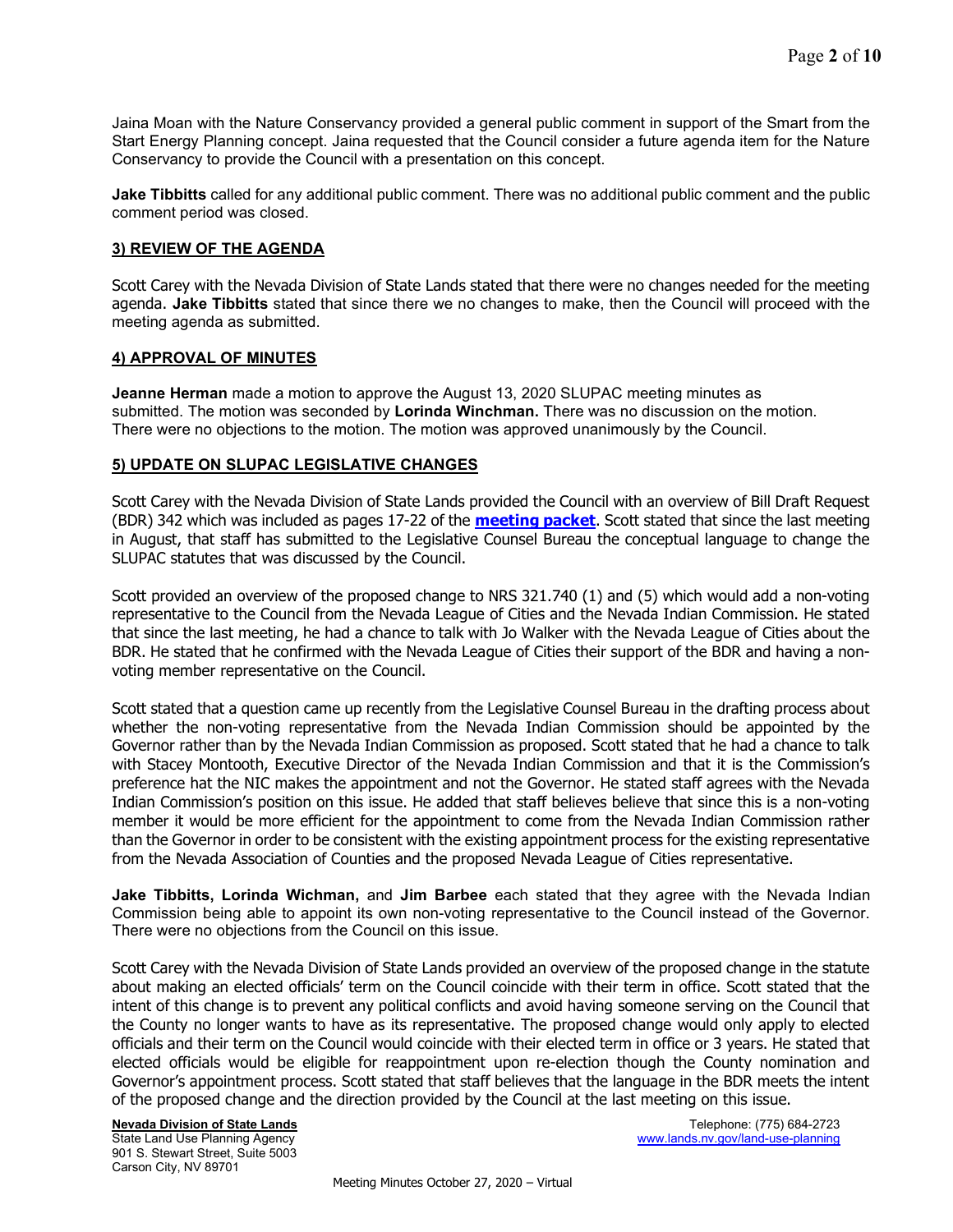Jake Tibbitts stated that he supports the language in the BDR, and he believes that it meets the intent of what the Council discussed at its last meeting. He stated that he is concerned that the proposed language in the BDR may prohibit a County from nominating a former elected official as its representative on the Council. He added that he would like to see a way for a County, if it wanted to, to have its representative remain on the Council and be able to preempt the expiration of a term without having to go through the formal appointment process.

Scott Carey with the Nevada Division of State Lands stated that staff believes that this proposed change still allows for the County to submit a nomination of a former elected official as its representative on the Council. He added that this proposed change will not prohibit a county from nominating whomever they want as is representative on the Council whether that is an elected official, staff member, or former elected official.

Charlie Donohue with the Nevada Division of State Lands stated that staff will work with the Legislative Counsel Bureau and see if there is a way to allow a county to preempt the formal appointment process. He stated that one way to allow for this is to expand the language in section 6 of the BDR.

**Jake Tibbitts** stated that at the last meeting there was discussion and direction from the Council to have the BDR state that a term of an elected official on the Council will coincide with their term in office unless the County takes action before the term ends.

**Lorinda Wichman** stated that she would appreciate the ability for a County to continue to allow its representative to serve on Council without having to go through the formal appointment process with the Governor's office.

Scott Carey with the Nevada Division of State Lands provided an overview of the section 7 in the BDR that authorizes the Council to elect a Vice Chair each year. He provided an overview of the sections that add in the new duty for the Council to take its own position, submit comments, and pass resolutions. He stated that the proposed BDR also reiterates one of the Council's primary responsibilities to resolve land use inconsistencies and to make recommendations in State Areas of Critical Environmental Concern (ACEC).

Scott pointed out an error in the BDR which proposes a change to NRS 321.761 that would expand the Council's role in resolving land use inconsistencies when requested. He stated that the proposed language in the BDR would insert the Council in the land use inconsistency review process, wherein the Council itself would receive a land use inconsistency resolution request, review the request, and then forward it to the Executive Council. He stated that staff believes this was a drafting error and the staff does not recall the Council providing direction to make the changes in this section of the statute as reflected in the BDR.

Scott provided the Council with an overview of the conceptual change discussed at the last Council meeting that would remove the 20-day newspaper posting requirement for public hearings regarding State ACEC's. He stated that public hearings to consider a proposed State ACEC would follow the Nevada Open Meeting Law and be noticed accordingly and therefore a 20-day newspaper noticing requirement was not necessary.

Jake Tibbitts stated that believes that the proposes changes look good and will provide the Council with further clarity regarding its duties and authorities.

**Jim French** asked for clarification under the proposed changes how an appeal or public hearing would work to consider a proposed State ACEC.

Scott Carey with the Nevada Division of State Lands stated that under the existing statue the Governor or Local Government can submit a request for the Council to consider a State ACEC. Scott stated that the request would then be received by staff and brought forth for consideration by the Council who would conduct a public hearing to review the State ACEC request. He stated under the existing statute, the Council would have to publish a notice of a public hearing in a local newspaper 20 days prior to the public hearing where the State ACEC is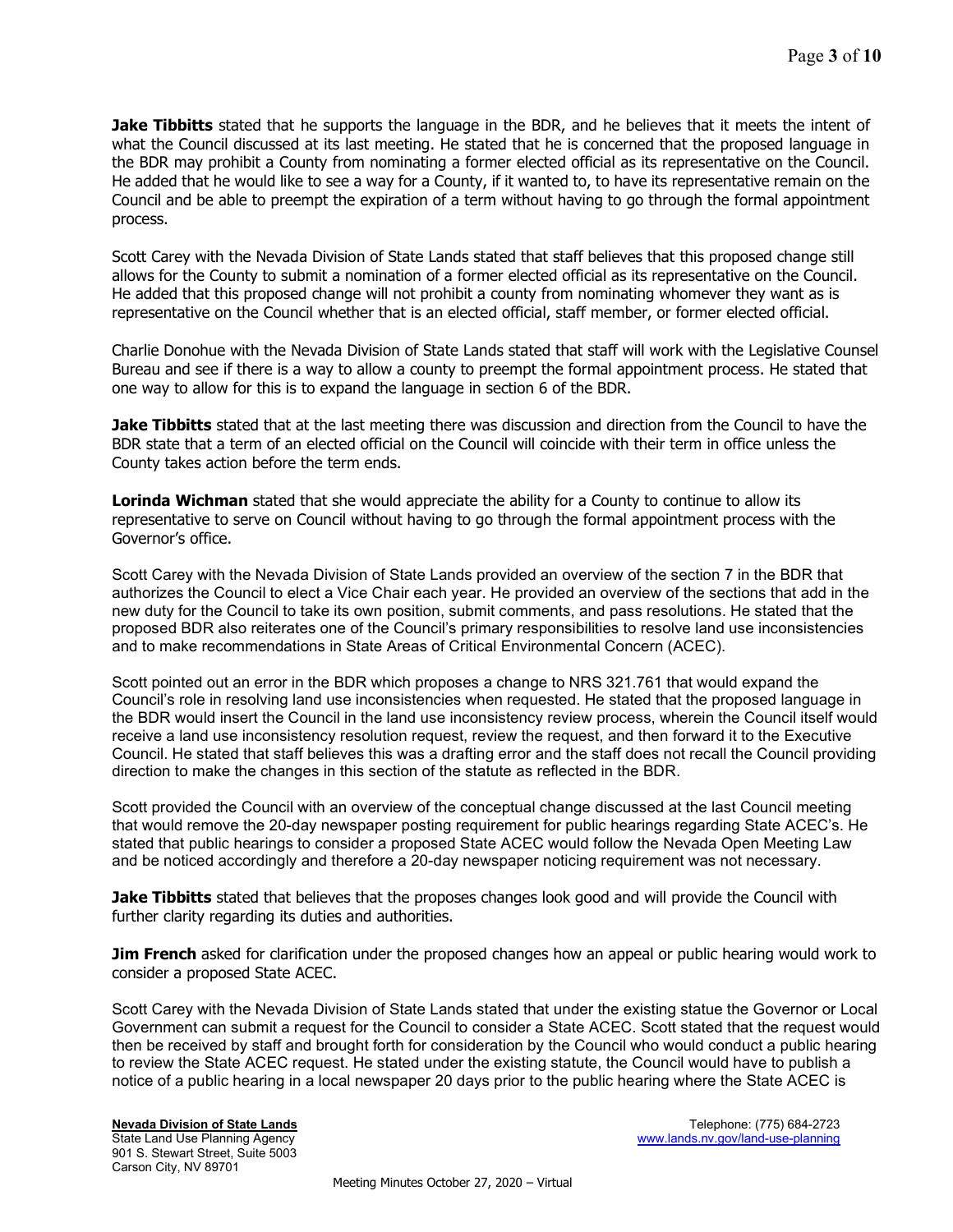being considered. He stated that under the proposed BDR, the 20-day newspaper notice before the public hearing would no longer be required.

**Jim French** asked for clarification if the proposed change was designed to streamline the State ACEC process. Jim stated that he believes many people within Humboldt County would be concerned that there would not be a newspaper notice published for a public hearing to consider a State ACEC. He stated that in areas of Northern Humboldt County many rely on the newspaper to be informed of upcoming public hearings because a lack of internet coverage in the area.

Scott Carey with the Nevada Division of State Lands stated that the intent of removing the newspaper noticing requirement for State ACEC public hearings is primarily for efficiency and cost. Scott stated that the State Land Use Planning Agency budget currently does not have funding available to cover the cost of newspaper notices for State ACEC public hearings. He stated that since the public hearing would be required to follow the state's Open Meeting Law that the meeting agenda would be posted and noticed accordingly. He stated staff believes that a notice of the public hearing published in the newspaper 20 days in advance of the hearing would not do much. He stated that in addition to public noticing requirements in the Open Meeting Law that agency could send out press releases and inform the public through other outreach avenues as well.

**Jim French** stated that he understands the intent of the proposed change but that he has a hard time with removing the newspaper noticing requirement due to cost and lack of budget resources. He expressed a concern that removing the newspaper noticing requirement could be selectively excluding rural residents of the state from the State ACEC decision making process.

**Jake Tibbitts** stated that the proposed change would not alter the responsibility of a State ACEC public hearing to follow the Open Meeting Law. Jake stated that under the Open Meeting Law meeting the agenda would have to be posted in four public places prior to the meeting and be provided to anyone who requested a copy of the meeting agenda. He stated that he can appreciate the concerns about rural residents and that many residents in Eureka County rely on newspaper notices to stay informed of meetings.

Jim French stated that Humboldt County has discussed its noticing practices and has opted to post both a notice of the meeting and its meeting agendas in the newspaper. Jim stated that the reason the county has chosen to continue publishing its meetings in the newspaper is out of a concern for the rural residents who rely on the newspaper for information. He stated that he feels that its important that people are notified well in advance of a public hearing on a State ACEC so they can make arrangements to attend the meeting if needed.

**Jake Tibbitts** stated that there has never been a State ACEC considered by the Council since the statute was enacted in 1973. He added that the Council could consider a State ACEC in the future and that it would be important for the Council to engage their respective areas of a proposal. He stated that if there was a proposed State ACEC in Eureka County it would be his job to inform all parties who may be impacted by the proposal and make sure they are aware of the public hearing.

Jim French stated that he agrees with Jake on this point. Jim stated that terms on the Council end and that its important that if future State ACEC's are proposed that rural residents without internet are properly informed.

Lorinda Wichman stated that she shares the same concerns with Jim about rural residents. Lorinda stated that she is less concerned than before about relying on digital meetings and ways to access information electronically in Nye County. She stated that as long as a public hearing for a proposed State ACEC follows the Open Meeting Law people will still be able to be informed on the meeting.

Colby Prout asked if it is common within Nevada Revised Statutes to have a 20-day noticing requirement before a public meeting or if it was unique to the Council's statute due to its statewide geographical distribution.

Scott Carey with the Nevada Division of State Lands stated that within the Council's statute this is the only requirement for a newspaper notice. Scott stated that from doing research on the legislative intent behind State ACEC's, the Legislature wanted there to be a collaborative approach and robust public outreach process when planning for and designating State ACEC's.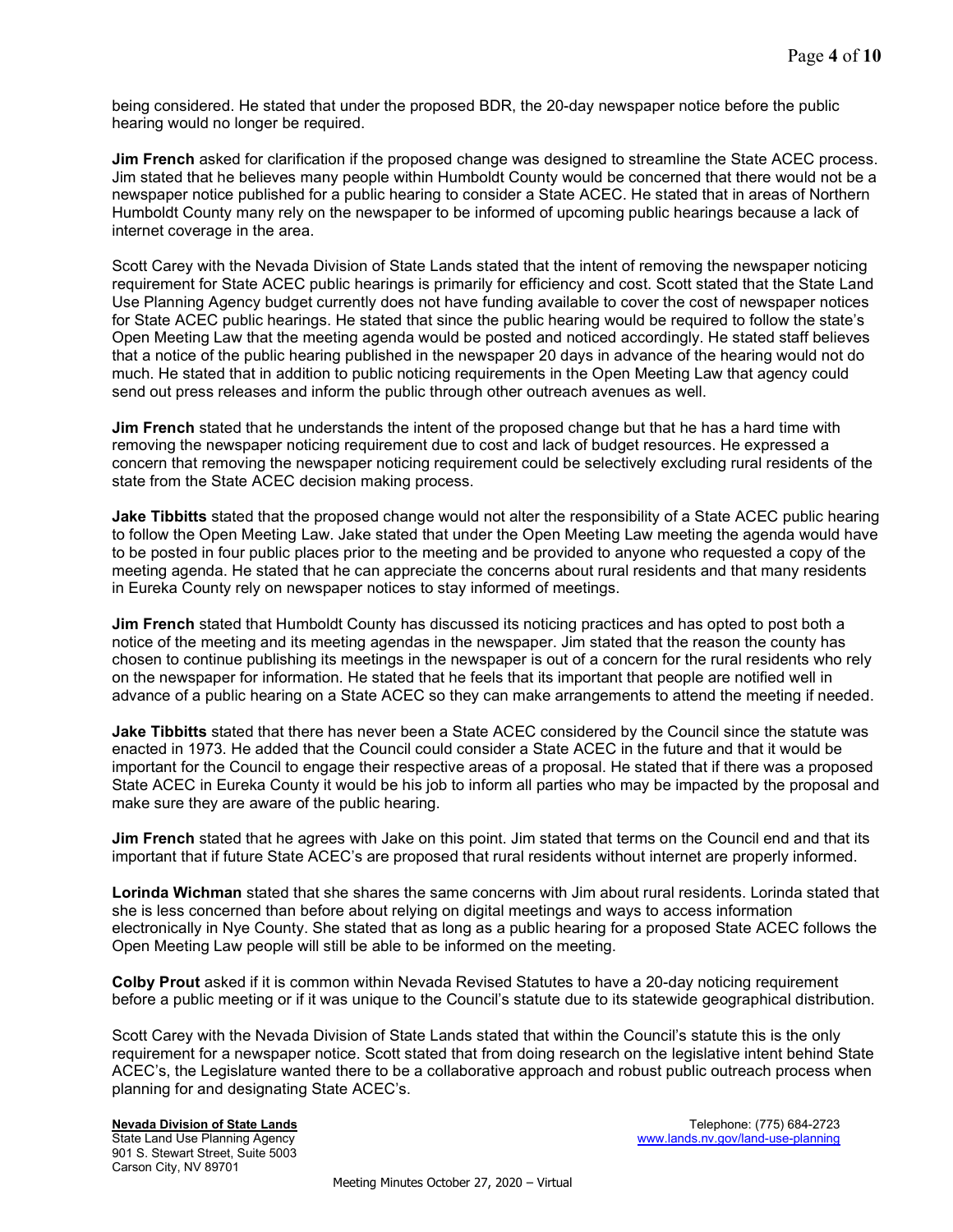Tori Sundheim with the Attorney General's Office suggested that the required publication date for a State ACEC public hearing notice be moved to a regulation instead of being within statute. Tori stated that moving the publication requirements to a regulation would allow for changes to the noticing requirements to be made more frequently when compared to being in statute. Tori stated that time period for public hearing noticing requirements varies across Nevada Revised Statutes depending upon the area and issue.

Lee Plemel stated that for land use and zoning entitlement requests in addition to following the Open Meeting Law for the public hearing, local governments are required to send out a notice of the public hearing to affected property owners 10 days prior to the public hearing. Lee stated that the intent behind the 10-day public hearing notification for land use and zoning entitlement requests is to provide the public with more time to review materials before the public hearings. He stated that he believes that in Carson City they are required to post their public hearing notices in the newspaper 10 days prior to the meeting under Nevada Revised Statutes 278.

Jake Tibbitts stated that for the Diamond Valley groundwater management plan, the State Engineer required a notice be published in the newspaper 2 consecutive weeks prior to the public hearing. Jake added that the newspaper in Eureka County is only published once per week. He stated that he would be fine with leaving the 20-day newspaper requirement in the statute, but that he is concerned about the cost to the State to publish these newspaper notices in the future.

Charlie Donohue with the Nevada Division of State Lands stated that he agrees with Jim French and his concerns with removing the newspaper noticing requirements in rural areas. Charlie stated that if the Council feels its important to continue newspaper noticing in the future that the Agency will find the money within the budget. He suggested that the newspaper noticing requirement for a State ACEC public hearing be changed from 20 days to 10 days to match land use and zoning entitlement public hearing requirements.

**Jim French** stated that in the instance where a county proposed a State ACEC that it would put the issue on the radar of county residents. Jim stated that he is concerned that if the Governor proposed a State ACEC then he believes that there should be a noticing process in place to inform county residents of the action. He stated that a notice in the newspaper 10 days prior to the State ACEC public hearing would work to inform county residents.

Jake Tibbitts stated that he felt the 10-day newspaper notice instead of the 20-day requirement is a good compromise and called on the Council to make a motion to make this change in the BDR.

Lorinda Wichman made a motion to work with the Legislative Counsel Bureau staff on the language in the BDR for the noticing requirement for State ACEC public hearings to match the newspaper noticing requirements in NRS 278. The motion was seconded by Jeanne Herman. There were no objections to the motion. The motion was approved unanimously by the Council.

#### 6) NV ENERGY GREENLINK NORTH AND GREENLINK WEST PROJECTS

Carolyn Barbash with NV Energy, provided the Council with a **presentation,** about the Greenlink Nevada project. Carolyn stated that the project represents a \$2 billion investment in the future of energy distribution and renewable energy production in Nevada. She stated that NV Energy has filed applications with the Public Utilities Commission of Nevada (PUC) in July and October for this project. She stated that the first phase of the project includes a new transmission line across western Nevada from the Harry Allen facility in Clark County to a new substation in Lyon County near Yerington. She stated that the first phase of the project is planned to be in operation in 2026. She stated that the second phase of the phase of the project includes a 235-mile new transmission line that would run from the Ely substation in White Pine County to the new substation in Lyon County near Yerington. She stated that the second phase of the project is planned to be in operation in 2031.

Jim French asked if non-governmental organizations and other land conservation groups in the state are opposed to the Greenlink Nevada project. Jim also asked about the need for additional energy transmission to serve growth in Northern Nevada.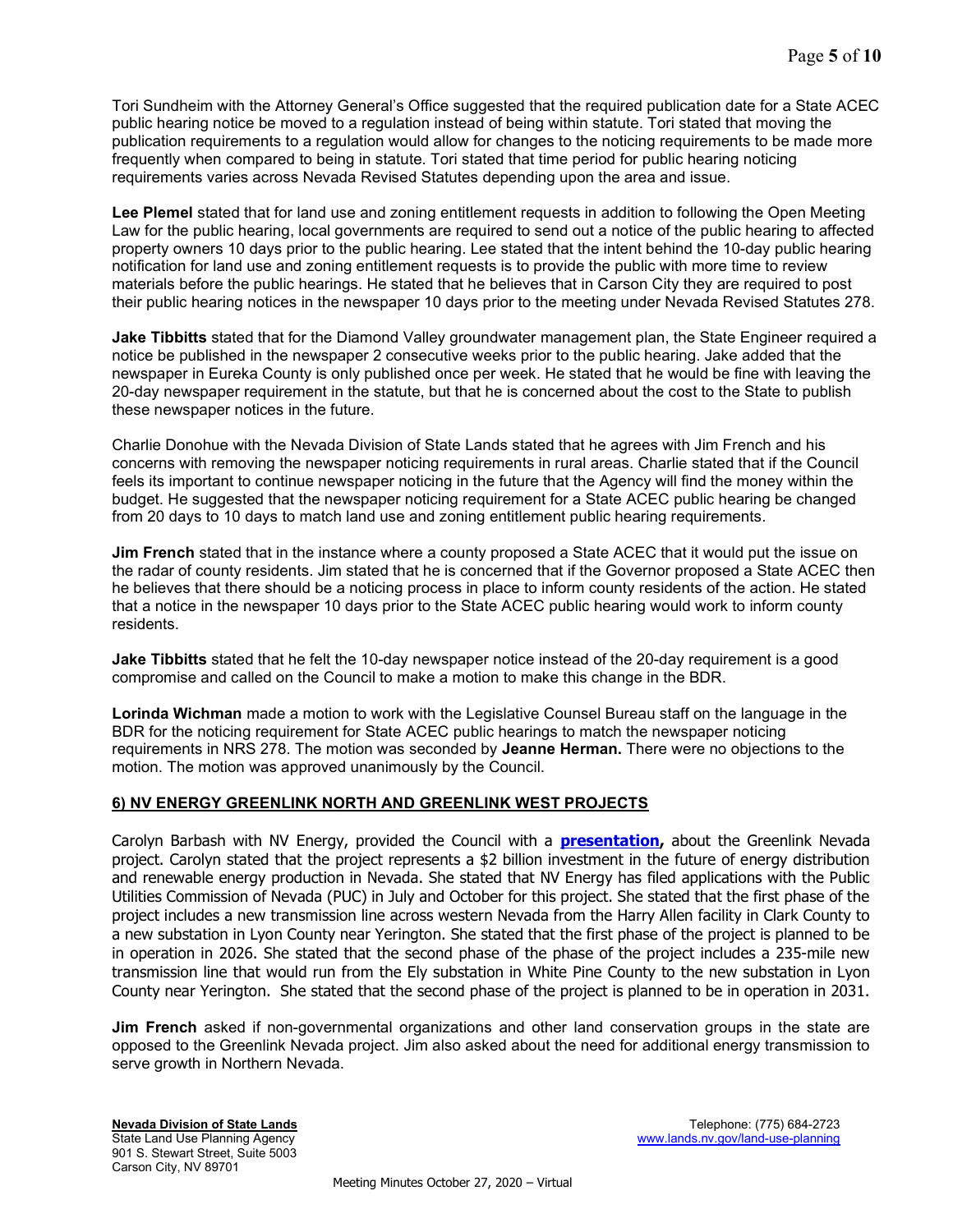Jaina Moan with the Nature Conservancy stated that their organization is not opposed to this project and that their models indicate that additional energy transmission lines are needed to serve the energy needs of the state and promote renewable energy production. Jaina further stated that their organization wants to make sure that future transmission and energy projects are done in a way to limit the impact on the environment. She stated that they view the Greenlink Nevada project as a model for how the smart from the start energy planning concept could work.

Jim French stated that it would be important for the Nature Conservancy and other similar groups to reach out to County Commissions across the state and have a dialogue about the smart from the start energy planning concept.

David Pritchett with the Bureau of Land Management (BLM) stated that they have been coordinating with NV Energy on the Greenlink Nevada projects. David stated that they are anticipating separate Environmental Impact Statements in the future for the west and north projects. He stated that the Greenlink West project is planned to go through one Special Energy Zone (SEZ) and near another SEZ near Lida. He stated that neither of these SEZ areas have generated much interest from renewable energy developers due to a lack of transmission. He stated that each county where both of these projects are located will be invited in the future by the BLM to be a cooperating agency for the project's EIS.

Carolyn Barbash with NV Energy stated that the alignment for both projects does anticipate the development of new substations to serve future renewable energy development.

**Jim French** stated that he has a concern that counties where the project Greenlink Nevada project is not planned to go across may be impacted by the project but won't have an opportunity to participate in the EIS process. Jim further stated that both projects are going to be very large and asked if there is enough capacity with the BLM to sufficiently process the EIS for both projects.

David Pritchett with the Bureau of Land Management (BLM) stated that nearby counties in addition to counties where the Greenlink Nevada project will be invited to participate in the future EIS processes. David stated that the BLM is working with NV Energy to set up a schedule for the EIS process for this project.

**Jake Tibbitts** asked which phase of the Greenlink Nevada project would be constructed first and why the west project is now proposed to be constructed first.

Carolyn Barbash with NV Energy stated that the original plan was to construct the Ely to Yerington segment first. Carolyn stated that during the discovery process with the PUC, it was determined that the west segment would be less costly to construct and could be permitted in a shorter amount of time. She further stated that the Greenlink west project would have more benefits because it would provide a redundant power connection between northern and southern Nevada and connect into new additional renewable energy resources.

Jake Tibbitts stated that he agrees that the Greenlink west project does have a lot of renewable energy resources available to connect to. Jake stated that the Greenlink north project also has a lot of brownfield sites that have been previously disturbed that would also be suitable for future renewable energy development. He stated that he believes that the Greenlink north project is important for his area of the state and hopes that this segment of the project would be constructed in the future.

# 7) LEGISLATIVE COMMITTEE ON PUBLIC LANDS UPDATE

Jered McDonald with the Legislative Counsel Bureau (LCB) provided that Council with a presentation about the work of the Interim Legislative Committee on Public lands which was included as pages 23-24 of the **meeting packet**. Jered provided the Council with an overview of the history, intent, and composition of the Interim Legislative Committee on Public Lands. Jered provided an overview of the 10 BDR requests that the Interim Legislative Committee on Public lands submitted to the legislature for consideration during the  $81^{st}$  Session of the Nevada Legislature.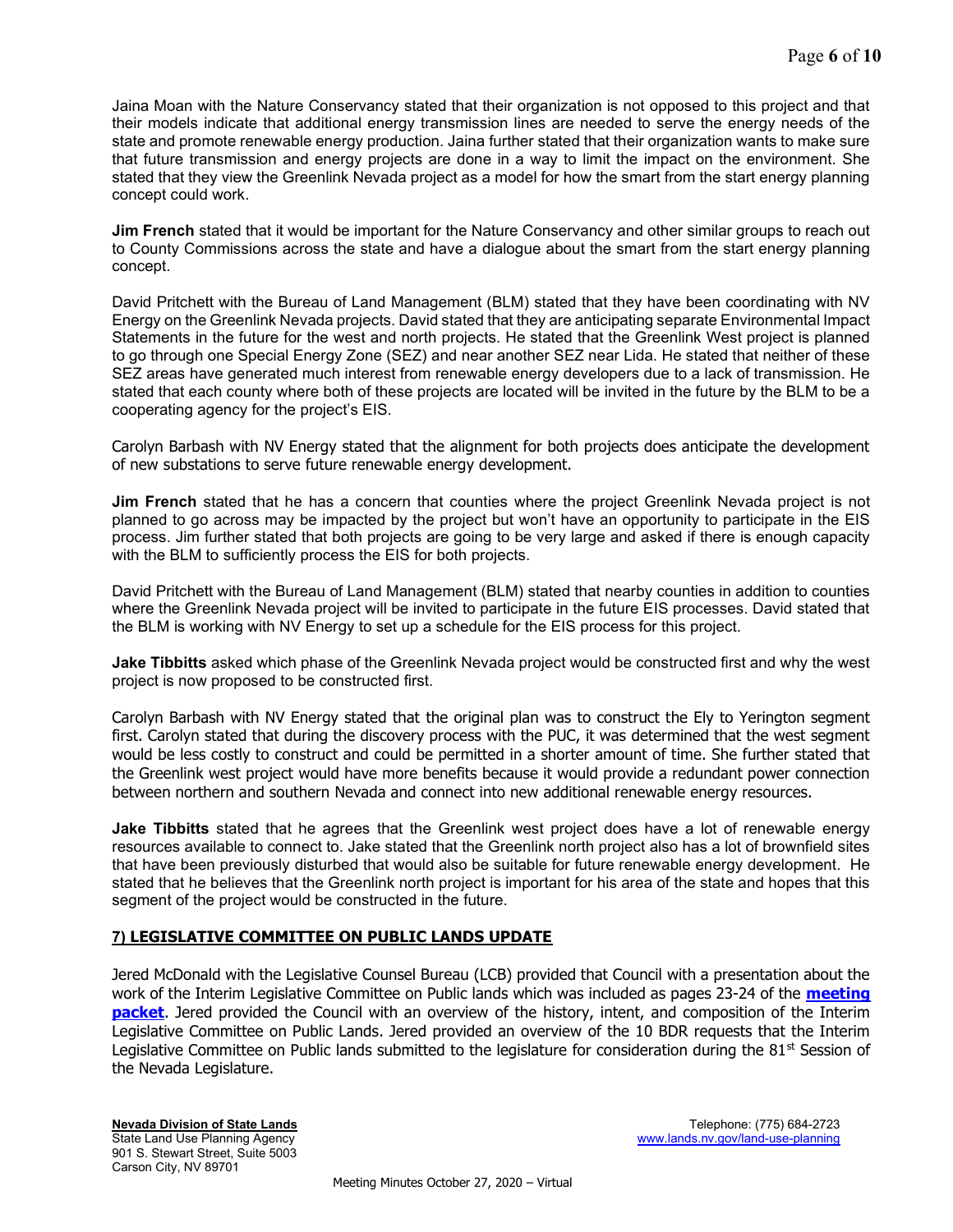Jake Tibbitts stated that one of the roles of the Council is provide recommendations and statements of policy on land use plans to the Administrator of State Lands and the State Land Use Planning Agency. Jake stated that the Council through its BDR is looking to be able to issue its own statements of policy and recommendations. He expressed his appreciation to Jered McDonald and all the work that has been done by the Interim Legislative Committee on Public Lands.

Jim French stated that BDR 465 submitted by the Coalition for Healthy Nevada Lands is asking for a resolution from the Legislature to ask Congress to fund many of solutions identified by the U.S. Department of Interior with respect to reducing wild horses and burros on public lands.

## 8) STATE LAND USE PLANNING AGENCY UPDATE

Scott Carey with the Nevada Division of State Lands provide the Council with an overview of the update for the agency which was included as pages 25-31 of the **[meeting packet](https://lands.nv.gov/uploads/meeting_minutes/E2021-100.pdf)**. Scott stated that staff has been working closely with the NDOT and the project team for the update to the State Rail Plan. He stated that the final draft of the plan should be available for review in the next couple of weeks followed by a 30-day public comment period. He stated that NDOT and the project team would like to come to a future Council meeting and provide a presentation on the State Rail Plan and seek input from the Council. He stated that staff has followed up with NDOT and NV Energy about the discussion at the Council meeting about co-locating future energy and rail corridors together.

Scott stated that the State Land Use Planning Agency has been involved in development of the Nevada Climate Strategy and has recently participated in listening session for the plan. He stated that at the September  $15<sup>th</sup>$ Land Use listening session, staff provided comments about need for better land use planning coordination between Federal, State, Tribal, and Local governments. He stated that comments were also provided that the State Land Use Planning Advisory Council could be a good forum to facilitate those types of discussion in the future. He stated that at the September  $17<sup>th</sup>$  Transportation listening session, staff discussed the need for better land use planning in order to locate jobs closer to homes. He stated that the Nevada Climate Strategy is expected to be released by the Governor in December and that staff will keep the Council updated on the progress of the plan.

Scott provided the Council with an overview of the various Federal land bills currently being considered in Congress that the agency is tracking. He stated that the Agency is following the development of the National Defense Authorization Act and that this legislation could impact many county lands bills throughout the State. He asked if members of the Council had any updates or had information to share about any Federal lands bills around the State.

Jeremy Drew with Resource Concepts Inc. representing Churchill County stated that the county was appreciative of Congressman Mark Amodei for submitting the Northern Nevada Economic Development and Conservation Act. Jeremy stated that the County felt that this bill was better than the legislation submitted by the Navy for the Fallon Test Range Complex expansion and included much needed mitigation for the county. He stated that Senator Catherine Cortez Masto has submitted a discussion draft of her bill for the proposed expansion and that the county also supports this bill. He stated that Senator Cortez Masto's bill includes new provisions for mitigation for area Tribe's and encouraged counties to look at this bill. He stated that he is not sure how all of these bills will proceed in Congress and that a lot of it will depend on the results of the upcoming election.

**Jake Tibbitts** stated that Senator Cortez Masto's bill also includes several provisions of the Elko County lands bill and could affect other counties in Northern Nevada.

Lorinda Wichman stated that she has been working with the entire Federal delegation on the various discussion drafts of these bills. Lorinda expressed concern that everything Nye County submitted in Senator Cortez Masto's bill was not included in the discussion draft. She added that she will continue to work with the delegation and others to incorporate components of the Nye County lands bill into the National Defense Authorization Act.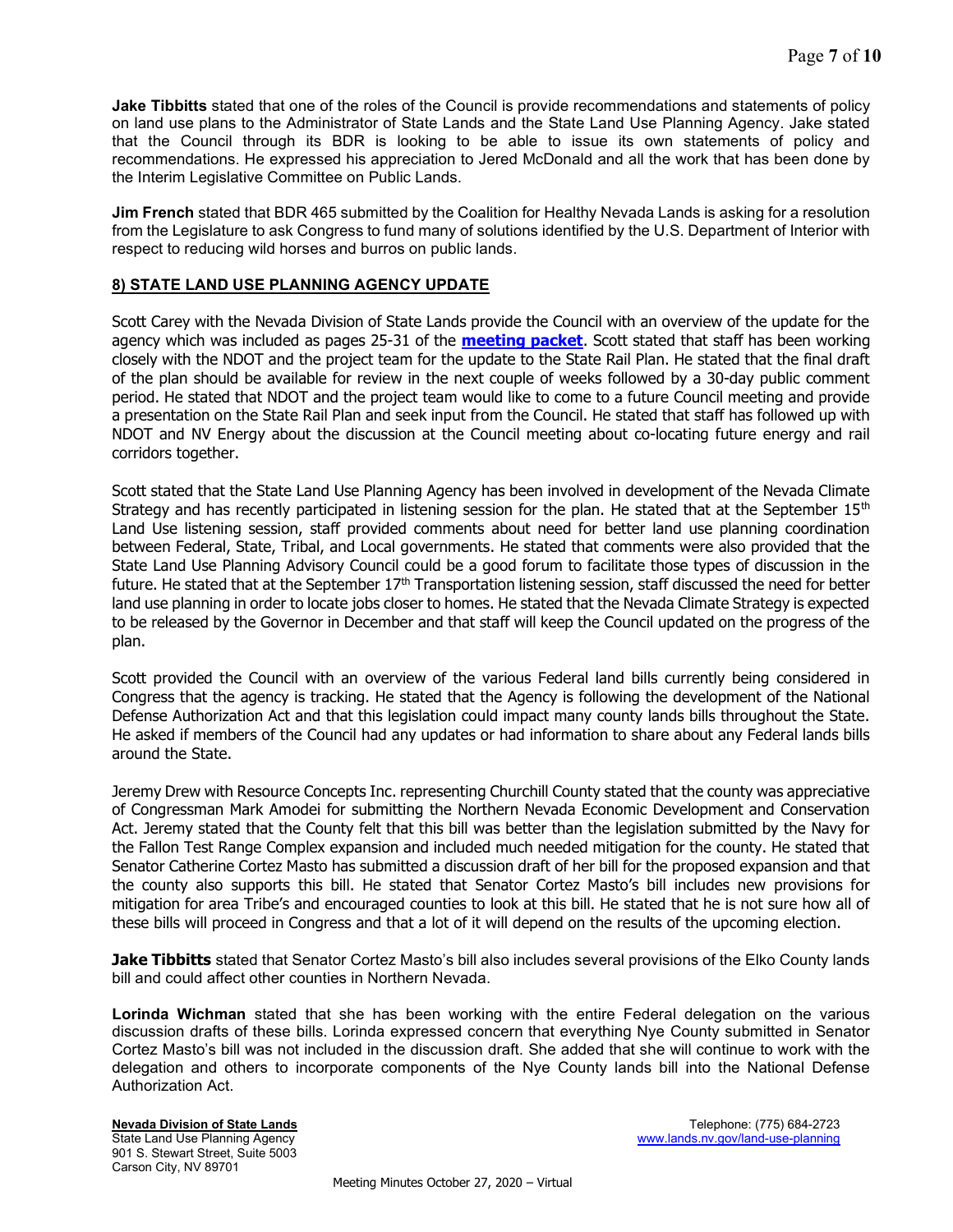Sami Real stated that the Clark County land bill has been modified by Senator Cortez Masto's office to include new issues that weren't originally a part of the county's proposal. Sami stated that the county continues to work on the new components of the bill and will track its progress through Congress.

**Jake Tibbitts** stated that there are a lot of public lands bills being considered by Congress right now. Jake stated that he believed the last public lands bill to go through Congress in Nevada was attached to the National Defense Authorization Act.

## 9) COUNTY PLANNING UPDATES

#### Kathy Canfield, Storey County

Kathy stated that the county continues to work on and move forward with its water resources plan and a RS 2477 roads plan. Kathy stated that the all of the field work for the RS 2477 plan has been completed and that are working on mapping and looking into other legal issues. She stated that the county is also looking into the drainage improvements and flood plain issues.

## Jake Tibbitts, Eureka County:

Jake stated that the Diamond Valley water adjudication continues to move forward and has been submitted to the District Court. Jake stated that the State Engineer has completed his order of determination and that the plan now heads to the District Court to enter into a decree. He stated that the BLM has claimed 66 public water reserves within Diamond Valley and these claims have been rejected by the State Engineer. He stated that this issue is important to follow because whatever happens in the courts could have impacts around the state. He stated that if BLM's 66 public water reserves are ruled to be valid that up to 3,000 acres of land would be withdrawn for a public use, agricultural, and mining use. He added that there are thousands of public water reserves on BLM land throughout the state and that this ruling could have far reaching implications.

## Lee Plemel, Carson City:

Lee stated that in terms of planning and development things have been business as usual in Carson City. He stated that homes continue to be built as fast as they can be sold. He stated that he recently talked with a large local home builder and that they are seeing a large exodus of people from California into the area. He stated that July's sales tax revenues for Carson City were up around 20% from the same period last year largely because of building materials and online sales. He stated that fiscal situation for the State of Nevada is different than Carson City and other local jurisdictions around the State. He stated that it will be important to monitor the upcoming Legislative session and see how budget cuts or services changes could impact local governments.

#### Sami Real, Clark County:

Sami stated that Clark County is also seeing the same amount of planning and development work as they did prior to the pandemic. She added that the County Commission and Planning Commission agendas continue to catch up and get through the planning and development related items that were pushed back because of the pandemic. She stated that home builders continue to come forward with entitlement requests for new development and that the Building Department has seen an influx of new building permits. She stated that the county continues to examine how they will conduct business differently and how best to do business in the future. She stated that many of the changes have been well received by the public and have been an improvement in the way they conduct business overall.

# Jim French, Humboldt County:

Jim stated that Humboldt County is the final stages in the development of its water plan and resource management plan. He stated that these plans have been a long time coming and that the county has been working on these updates over the past 5 years. He stated that the County Commission is likely to take action on the water plan by the end of the year. He stated that the county has an RS 2477 access plan and that they have engaged a contractor to look at Federal roads and access issues in the county. He stated that the county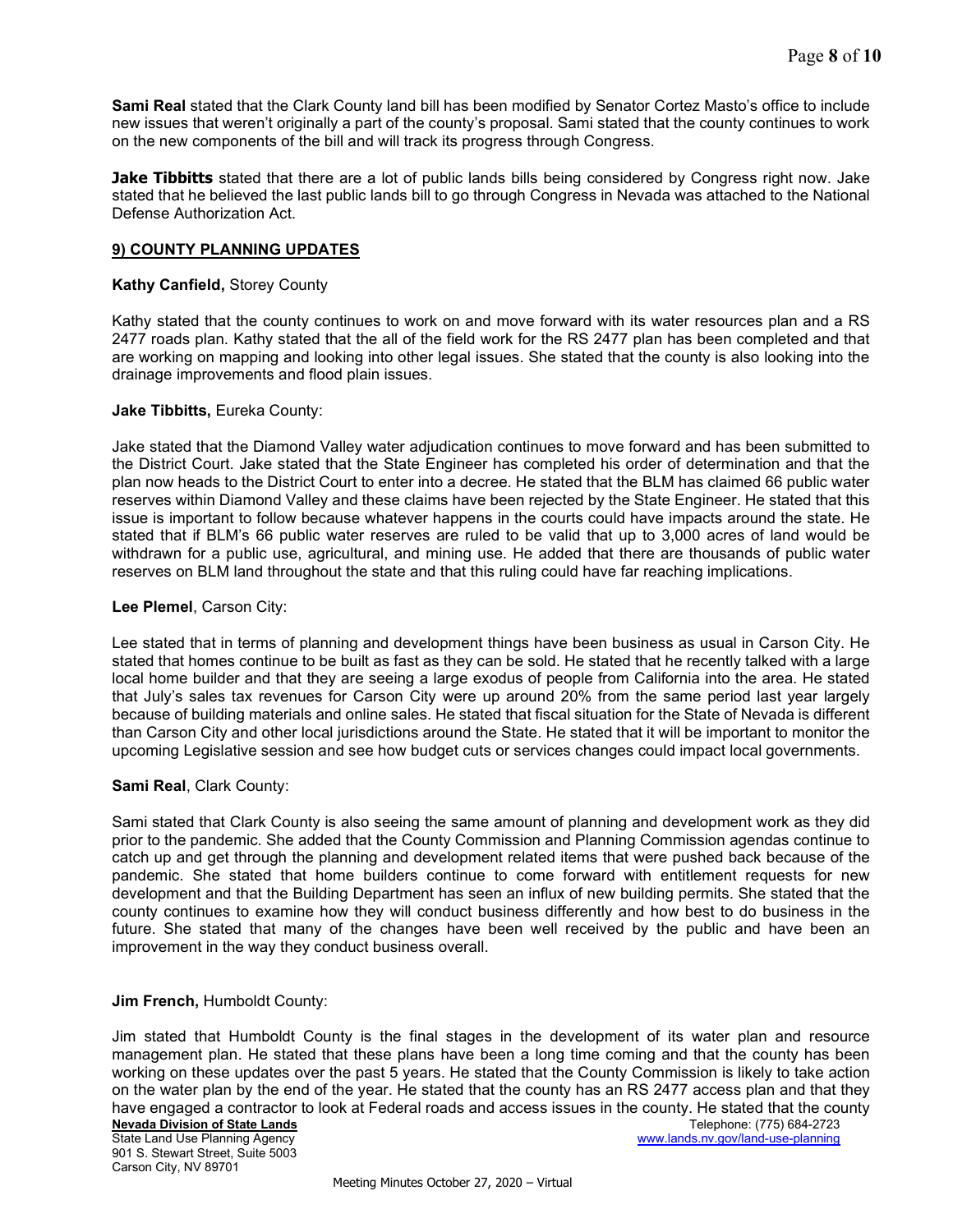is also seeing an increase in sales tax. He stated that the county had projected a decrease in revenues from the pandemic, but that revenues have come in 15-20% above those projections. He stated that many contractors working on new housing in the county are experiencing supply issues with materials and appliances.

## Lorinda Wichman, Nye County:

Lorinda stated that she has been pleasantly surprised over the past year with some of ways the county has conducted its business and that many of these changes will be helpful in the future. She stated that Nye County is also experiencing issues with housing in the northern part of the county. She stated that in Tonopah there is nowhere for people to move into and that every RV spot in town is occupied. She stated the county continues to work on an amendment to its master plan and that she will share information with the Council once this amendment has been reviewed and approved.

#### Jeanne Herman, Washoe County

Jeanne stated that Washoe County is also experiencing issues with getting building materials to the job site and problems with development delays due to the pandemic. She stated that infrastructure in the county remains way behind the new home and industrial development. She stated that the county has a regional plan but that master planning continues to move forward slowly. She stated that there is no interest within the county on RS 2477 road issues.

#### Bill Calderwood, White Pine County

Bill stated that there is a housing shortage in White Pine County that is being driven by a labor shortage as opposed to a lack of supplies. He stated that the county is working on jail and courthouse expansion projects and that a majority of the labor force working on these projects is from Southern Utah and the Las Vegas areas. He stated that the county has been unable to fill many seasonal positions because the mines are hiring a lot of new workers. He stated that the county has reduced the number of committee meetings because of the pandemic. He stated that county is working with the BLM on an OHV management policy and they continue to work on wild horse issues as well. He stated that the county's Reginal Transportation Commission has received its first payment since the adoption of an increase in the gas tax.

#### 9) FUTURE AGENDA ITEMS

**Jake Tibbitts** stated that the Council received a request for the Nature Conservancy for a future presentation on the Smart from the State Energy planning concept. He stated that he believes it would be good for the Council to receive a presentation on this topic.

Jim French stated that he agrees and that it would be good for the Council to hear a presentation on this topic.

#### 10) SCHEDULING OF FUTURE SLUPAC MEETING DATES AND LOCATIONS

Scott Carey with the Nevada Division of State Lands stated that the staff was hoping to finalize a date for the next Council meeting. Scott suggested that the Council set a date for its next meeting within the late February or early March timeframe.

Jake Tibbitts stated that with the Legislature being is session during this timeframe that it would be good for the Council to have a meeting in case it needs to weigh in on a land use planning related bill. He suggested the first week of March for a possible Council meeting.

Jim French stated that the Humboldt County Commission typically holds its meetings on Monday but that this date could work for him.

Lorinda Wichman suggested Monday March 1, 2021 at 9:00 AM as the date for the next Council meeting. The consensus of the Council was that this date would work for its next meeting.

#### 11) PUBLIC COMMENTS

901 S. Stewart Street, Suite 5003 Carson City, NV 89701